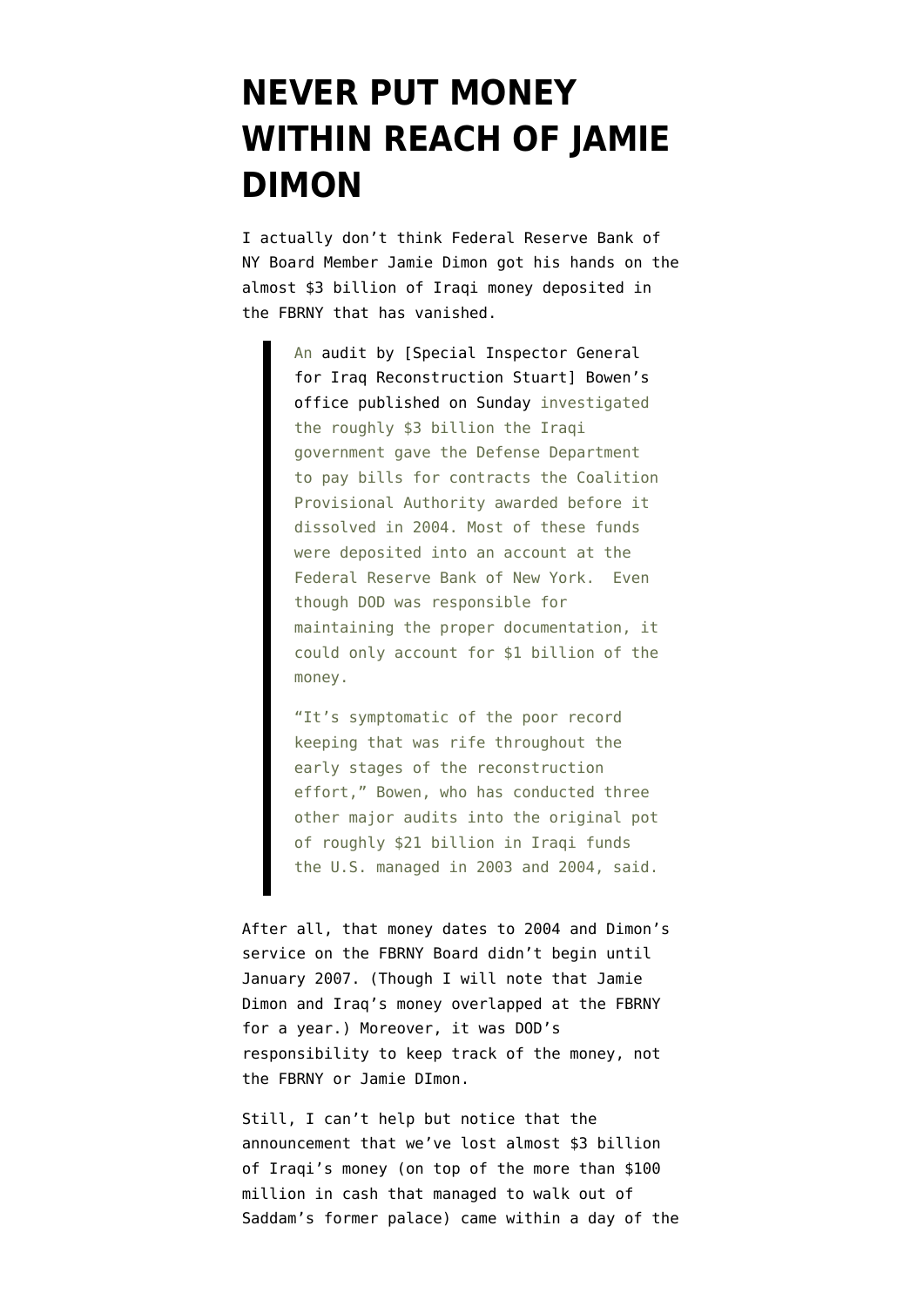time [some are declaring](http://online.wsj.com/article/SB10001424052970203920204577191014034430488.html?KEYWORDS=mf+global) the missing MF Global \$1.2 billion has "vaporized."

> Nearly three months after MF Global Holdings Ltd. collapsed, officials hunting for an estimated \$1.2 billion in missing customer money increasingly believe that much of it might never be recovered, according to people familiar with the investigation.

> As the sprawling probe that includes regulators, criminal and congressional investigators, and court-appointed trustees grinds on, the findings so far suggest that a "significant amount" of the money could have "vaporized" as a result of chaotic trading at MF Global during the week before the company's Oct. 31 bankruptcy filing, said a person close to the investigation.

## That money does seem to have been [lost in the](http://www.reuters.com/article/2012/01/19/us-mfglobal-jpmorgan-idUSTRE80I02520120119) [immediate vicinity](http://www.reuters.com/article/2012/01/19/us-mfglobal-jpmorgan-idUSTRE80I02520120119) of Dimon's JP Morgan.

As the week progressed, MF Global executives came to believe that JPMorgan Chase & Co., one of MF Global's primary bankers and a middleman moving that cash, was dragging its feet in forwarding the funds.

Corzine phoned Barry Zubrow, then JPMorgan's chief risk officer, to question the slow payments. Corzine also called William Dudley, president of the Federal Reserve Bank of New York, to update him on MF Global's status and told him that payments were slow to arrive from JPMorgan and others.

## [snip]

JPMorgan was able to slow the delivery of funds, worsening MF Global's distress. As a result, they note, hundreds of millions of dollars of MF Global money may be still stuck in